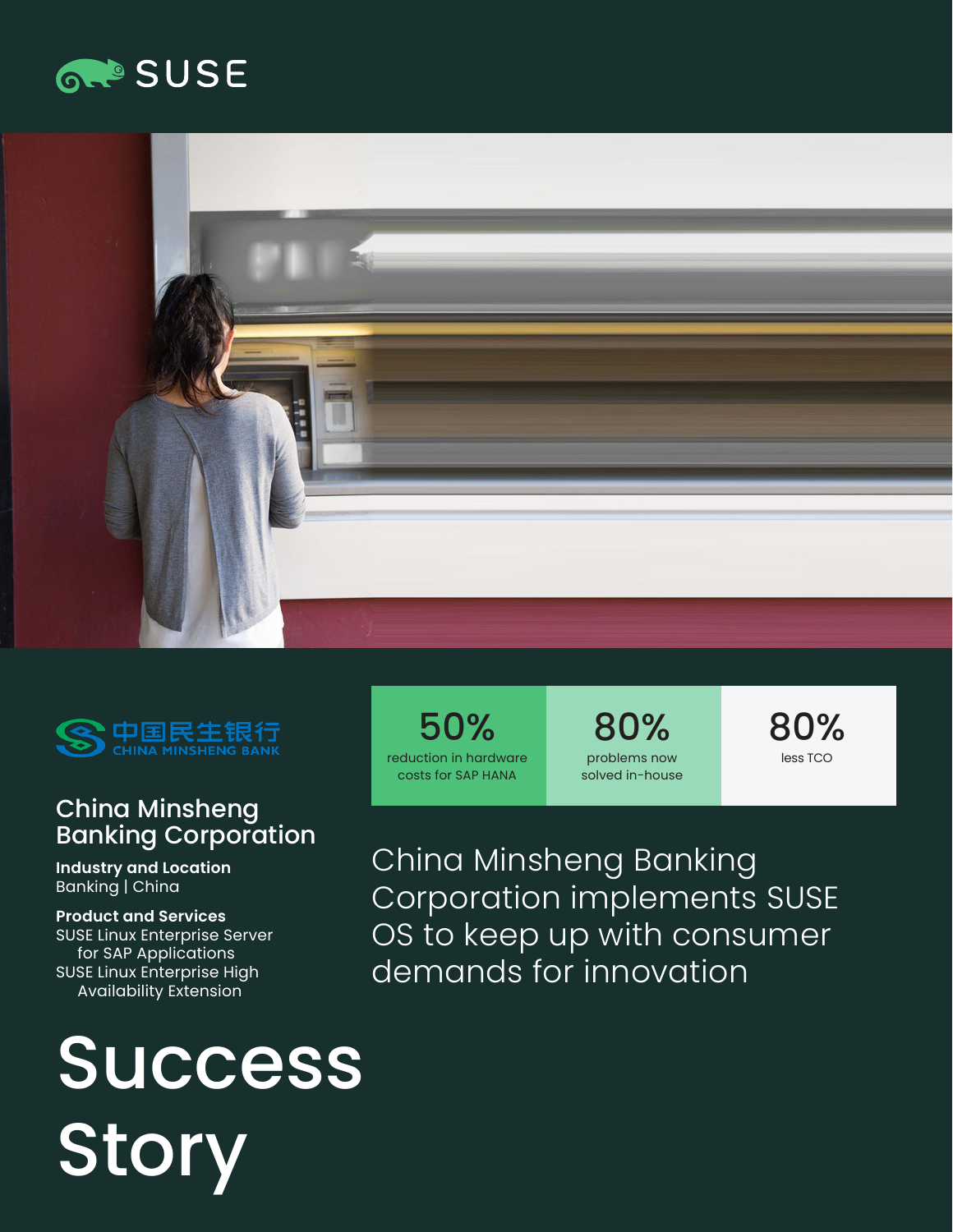## **RAPSUSE**

## At-a-Glance

As markets remain volatile, banks are urgently seeking savings. China Minsheng Banking Corporation migrated to SUSE® Linux Enterprise Server (SLES) for SAP Applications — achieving lower costs without sacrificing performance or reliability. By switching to SUSE, the bank has slashed the TCO of its IT infrastructure by 80% and halved the cost of the hardware running its SAP HANA database. Easy system management means that 80% of problems can be solved in-house, with SUSE engineers fixing the rest.

## **Overview**

China Minsheng Banking Corporation (CMBC) is a major commercial holding bank, operating 852 branches across the country and generating annual net profits of around 43 billion Chinese yuan.

## **Challenge**

Banks in China are bearing the brunt of a major slowdown in the nation's economy. As profits fall, banks must find savings to safeguard their viability.

At the same time, customers are demanding new services such as online and mobile banking — increasing the need for application development.



Xi Wang, system engineer at CMBC, says: "To reconcile the need for cost-cutting with consumer demands for innovation, we needed to find a way to do more with less. We spotted room for improvement in our existing IT environment. Historically, we had relied heavily on minicomputers, which were expensive and forced us into long-term vendor commitments, because the operating systems are bundled with the hardware.

"Additionally, the systems lacked advanced resources for software development, delaying the delivery of new applications to customers. We began searching for a solution that could provide better support for application development at lower cost."

## Solution

CMBC decided to migrate a significant proportion of its systems to the SLES for SAP Applications operating system running on x86 servers.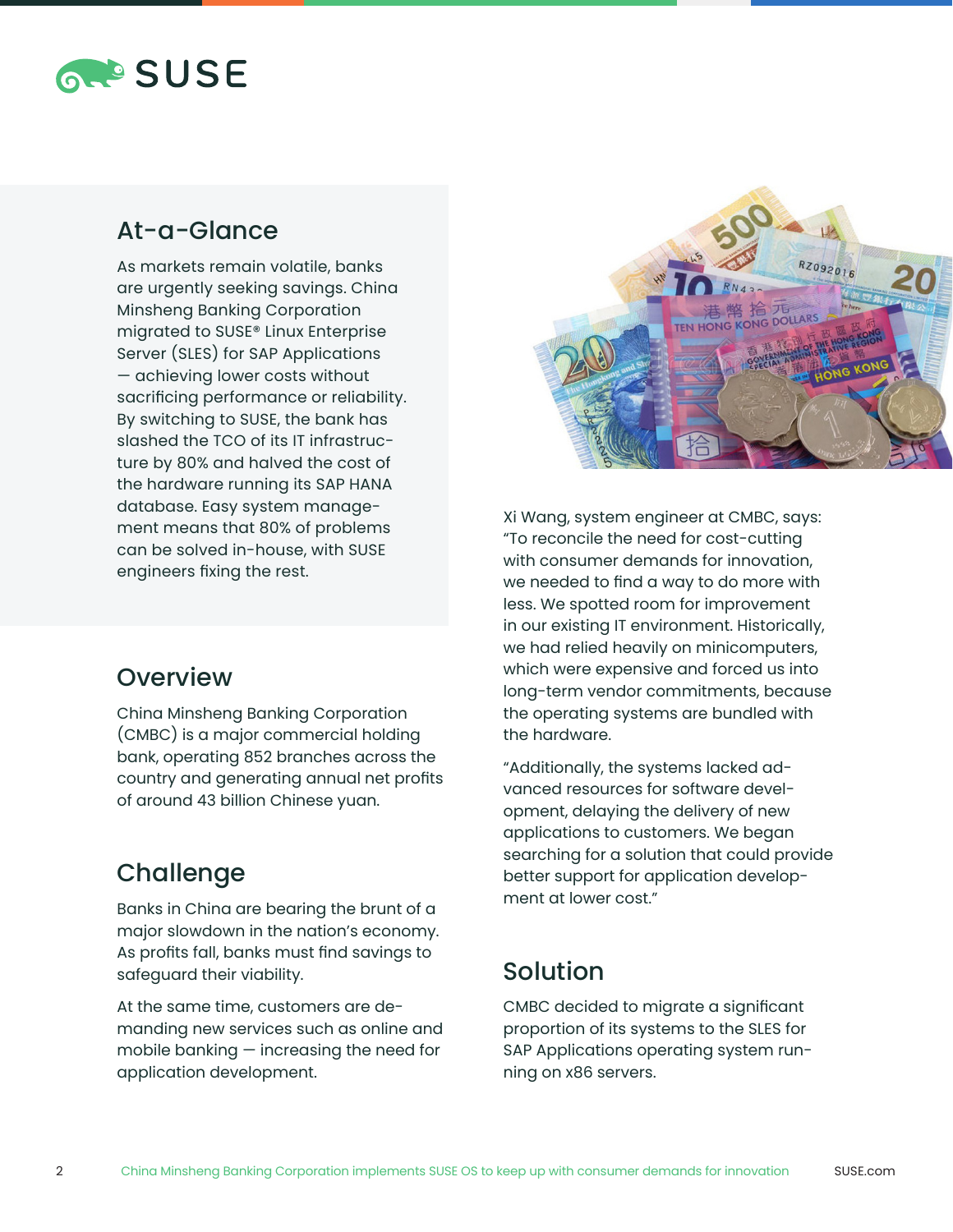

"Switching to SUSE Linux Enterprise Server for SAP Applications has enabled us to cut the TCO of our IT infrastructure by at least 80%."

#### **XI WANG**

System Engineer China Minsheng Banking Corporation

"We recognized two key advantages of switching to an open source solution," says Xi. "Firstly, it would reduce our dependence on individual vendors, helping us to cut costs. Secondly, it would give us greater control over our IT systems as required by new rules introduced by industry regulators. We selected SLES for SAP Applications based on the platform's reputation for superb reliability and excellent vendor support."

CMBC has taken advantage of the SUSE operating system's sophisticated development environment to build a range of applications for customers, supporting functionalities including online banking, mobile banking and payment collection.

"Using the SUSE platform, we developed and launched our highly successful online banking offering extremely rapidly," says Xi. "In our experience, SLES for SAP Applications offers excellent performance and outstanding reliability for this and many other applications at much lower cost than other platforms."

When CMBC deployed the cutting-edge SAP HANA database to accelerate its management accounting processes, it decided to support the new SAP HANA

implementation using SLES for SAP Applications. The SUSE platform also runs the IBM DB2, Oracle and MySQL databases in the bank's SAP environment.

"SLES for SAP Applications makes it straightforward to set up, configure and roll out new business systems," says Xi. "Our SAP applications run exceptionally well on the SUSE platform."

#### Results

The brilliant availability offered by SLES for SAP Applications is a major asset for CMBC.

"For many banking systems, unexpected service interruptions can upset customers and cause severe reputational damage," says Xi. "To ensure that our critical systems are always available, we rely on SUSE Linux Enterprise High Availability Extension."

Moreover, switching to SUSE has enabled CMBC to unlock massive cost savings.

"With our previous proprietary platform, we had to purchase the hardware, operating system and applications, then buy additional licenses to activate the CPUs,"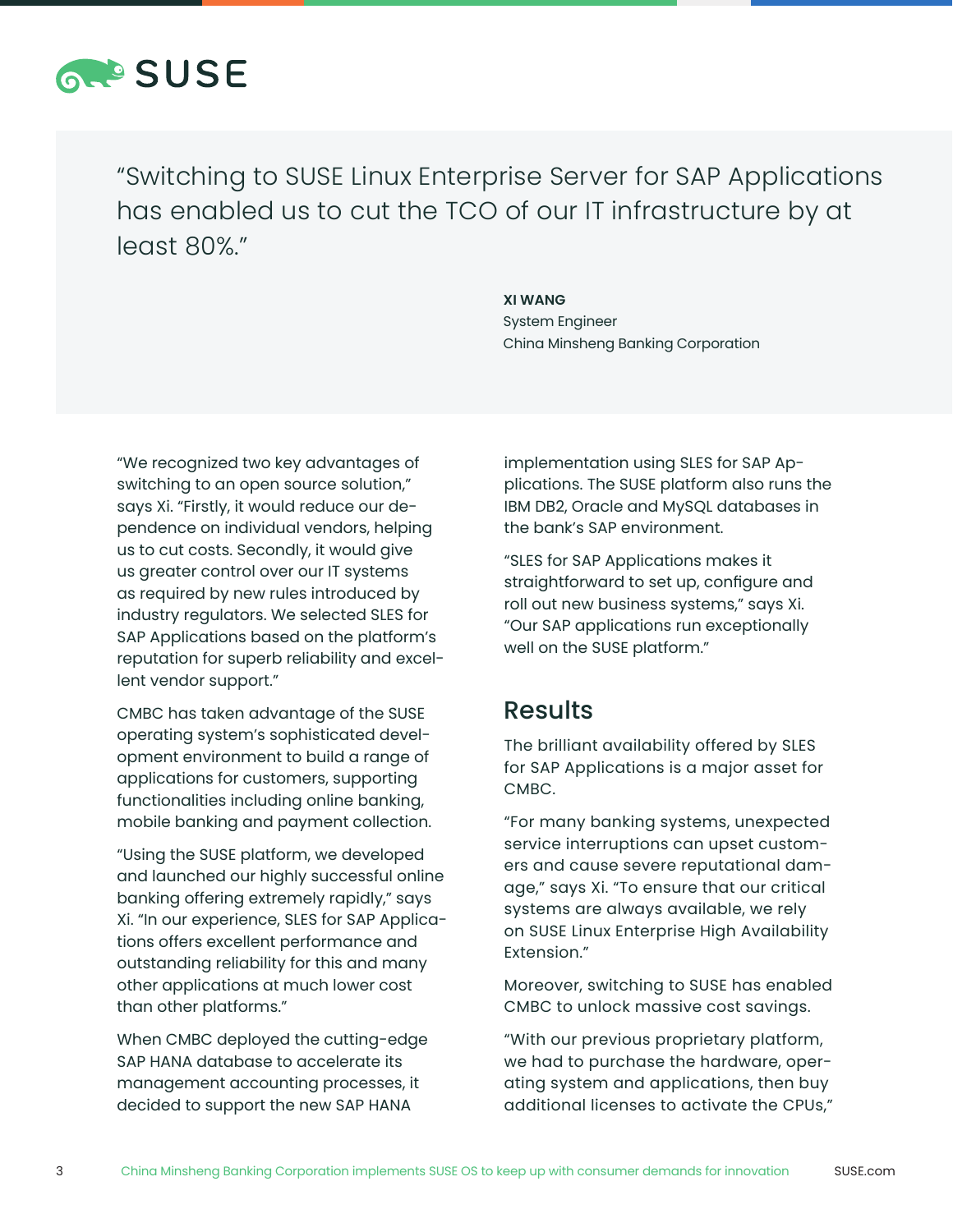

"To ensure that our critical systems are always available, we rely on SUSE Linux Enterprise High Availability Extension."

#### **XI WANG**

System Engineer China Minsheng Banking Corporation

elaborates Xi. "With Linux, we can avoid this extra cost. As a result, switching to SLES for SAP Applications has enabled us to cut the TCO of our IT infrastructure by at least 80%.

"Furthermore, because we achieve excellent performance and availability on more economical hardware, we have been able to migrate our SAP HANA database to servers that cost half the price without impacting service quality."

The bank's IT team has also discovered that SLES for SAP Applications is much easier to manage than its previous platform, thanks to the automation of installations and many routine administration tasks. When problems arise, CMBC can solve 80% of issues in-house, with the rest resolved by SUSE.

"When we encounter problems, we can usually fix them without external help thanks to superb online troubleshooting resources," says Xi. "However, it's great to know that we can rely on SUSE engineers to provide expert assistance if needed.

"We are delighted with the SUSE platform because it enables us to meet customer demands for faster application delivery

while cutting costs. In a turbulent economic climate, these capabilities will provide real competitive advantage to help us weather the storm."

### Benefits

- Slashed TCO of IT infrastructure by 80%.
- Reduces hardware costs for SAP HANA platform by 50%.
- 80% of problems solved in-house, with SUSE engineers fixing the rest.
- Boosted business agility by accelerating application delivery.

### Find out how SUSE can help you become an innovation hero!

- Sales-Inquiries-APAC@suse.com
- Sales-Inquiries-EMEA@suse.com
- Sales-Inquiries-LATAM@suse.com
- Sales-Inquiries-NA@suse.com